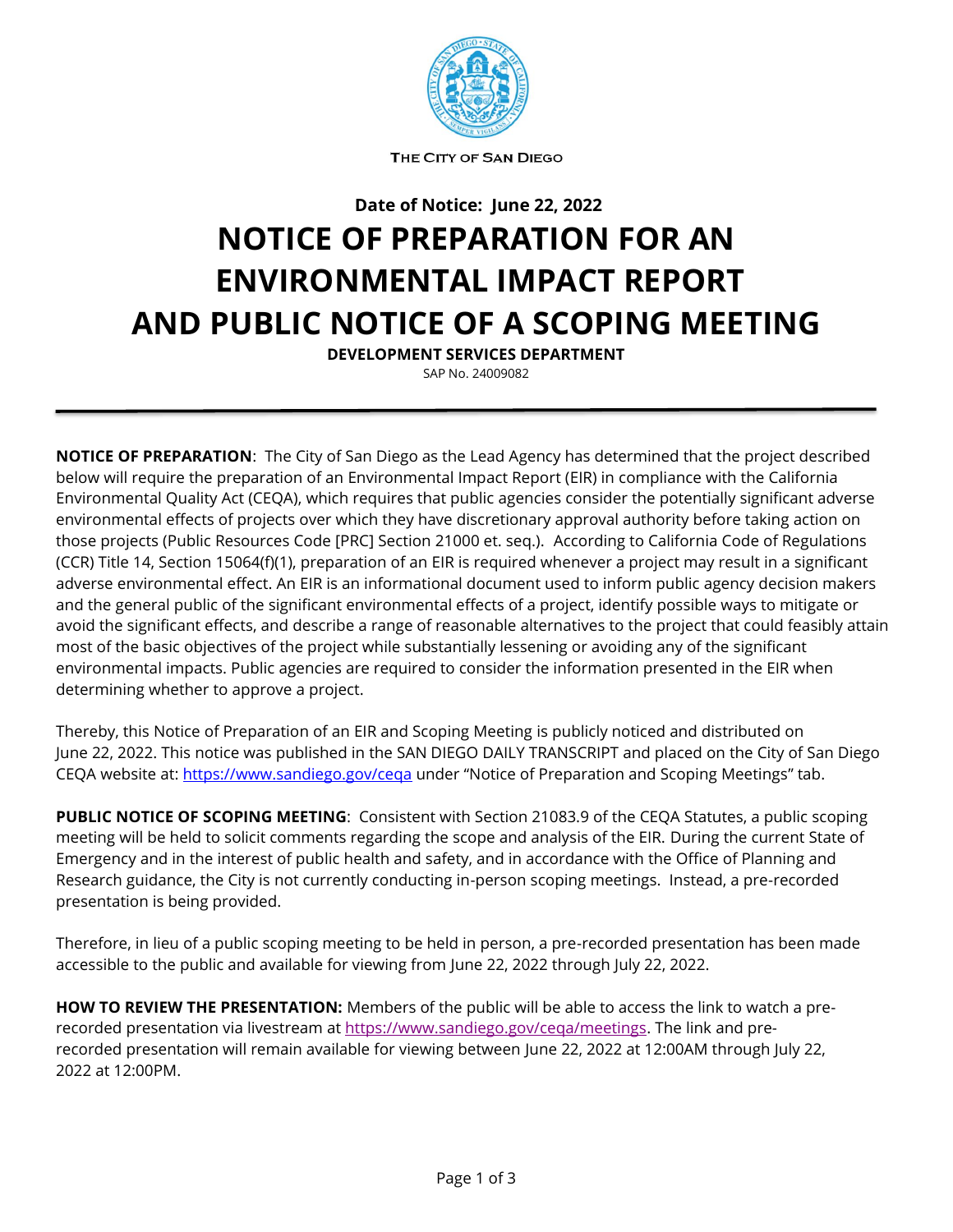**HOW TO SUBMIT COMMENTS:** Comments on this Notice of Preparation document will be accepted for 30 days following the issuance of this notice and **must be received no later than July 22, 2022**. When submitting comments, please reference the project name and number (Palm Hollister Apartments / 698277). Responsible agencies are requested to indicate their statutory responsibilities in connection with this project when responding. Upon completion of the scoping process, all public comments will be organized and considered in the preparation of the draft environmental document.

Comment letters may be submitted electronically via e-mail at: **DSDEAS@sandiego.gov.** Due to the COVID-19 pandemic and State orders, non-essential City staff are working remotely. The City requests that all comments be provided electronically, however if a hard copy submittal is necessary, it may be submitted to:

> Morgan Dresser Development Services Department 1222 First Avenue, MS-501 San Diego, CA 92101

#### **GENERAL PROJECT INFORMATION:**

- **Project Name / Number:** Palm Hollister Apartments / 698277
- **Community Area:** Otay Mesa-Nestor
- **Council District:** 8

**PROJECT DESCRIPTION:** A COMMUNITY PLAN AMENDMENT (CPA), REZONE from AR-1-2, RM-1-1, and RS-1-7 to RM-2-6, a NEIGHBORHOOD DEVELOPMENT PERMIT (NDP) for deviations to base zone regulations, and a VESTING TENTATIVE MAP (VTM) to demolish a vacant residential structure and out-buildings to construct a total of 198 residential units, including eight affordable units, in 13 buildings. The project would require an amendment to the Otay Mesa-Nestor Community Plan to change the existing land use from Open Space to Medium-High Density (30 - 44 du/ac) and a Rezone to change the existing zone from AR-1-2, RM-1-1, and RS-1-5 to RM-2-6. The project is also requesting a Multi-Habitat Planning Area (MHPA) Boundary Line Adjustment. Residential amenities would be provided in a separate stand-alone building in the western portion of the project site and would feature a pool, spa, fire pit, patio/bar-b-que areas, fitness center, co-working spaces, and the leasing office. An additional resident amenity area would be provided in the central portion of the project site, incorporated as an open courtyard in the center of the largest building to take advantage of views into the Otay Valley Regional Park located north of the project site. A pedestrian landscaped walkway along the top of the northern slope provides views of the River Valley and a continuous connection from the residential buildings to the project amenity areas. The 5.92-acre site is located at 555 Hollister Street. Additionally, the site is within Multiple Habitat Planning Area; Airport Influence Area (Brown Field, Imperial Beach NOLF, and NAS North Island/Review Area 2); Airport Land Use Compatibility Overlay Zone; FAA Part 77 Review Area (NOLF Imperial Beach); Parking Standards Transit Priority Area; Transit Area Overlay Zone; and Transit Priority Area within the Otay Mesa-Nestor Community Plan Area. (LEGAL DESCRIPTION: The north quarter of the west half of the southwest quarter and the north 5 acres of the east half of the southwest quarter of Section 22, Township 18 South, Range 2 West, San Bernardino Meridian, in the City of San Diego, County of San Diego, State of California). **The site is not included on any Government Code listing of hazardous waste sites.**

#### **APPLICANT:** Ambient Communities

**RECOMMENDED FINDING:** Pursuant to Section 15060(d) of the CEQA Guidelines, it appears the proposed project could result in significant environmental effects in the following areas: Land Use, Transportation/Circulation, Visual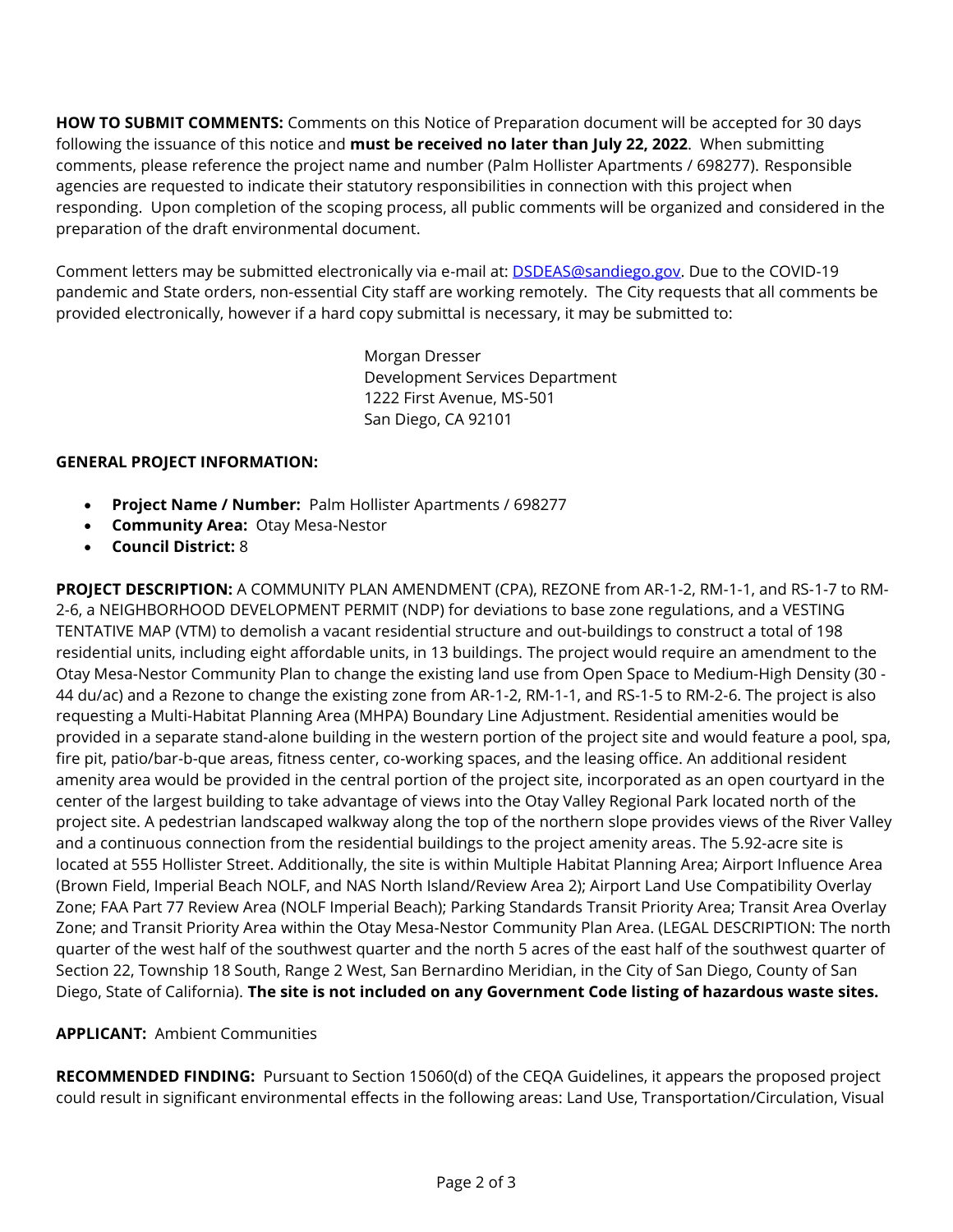Quality/Neighborhood Character, Biological Resources, Historical Resources, Tribal Cultural Resources, Air Quality, Greenhouse Gas Emissions, Energy, Geologic Conditions, Noise, Hydrology, Water Quality, Public Services and Facilities, Public Utilities, and Health and Safety.

**AVAILABILITY IN ALTERNATIVE FORMAT:** To request this Notice or any additional information in an alternative format, please email the Development Services Department at **DSDEASNoticing@sandiego.gov**. Your request should include the suggested recommended format that will assist with the review of documents.

**ADDITIONAL INFORMATION:** For environmental review information, contact Morgan Dresser at (619) 446-5404. For information regarding public meetings/hearings on this project, contact Development Project Manager, Oscar Galvez III, at (619) 446-5237. This Notice was published in the SAN DIEGO DAILY TRANSCRIPT and distributed on June 22, 2022.

> Raynard Abalos Deputy Director Development Services Department

**ATTACHMENTS:** Distribution List Figure 1: Project Location Figure 2: Site Plan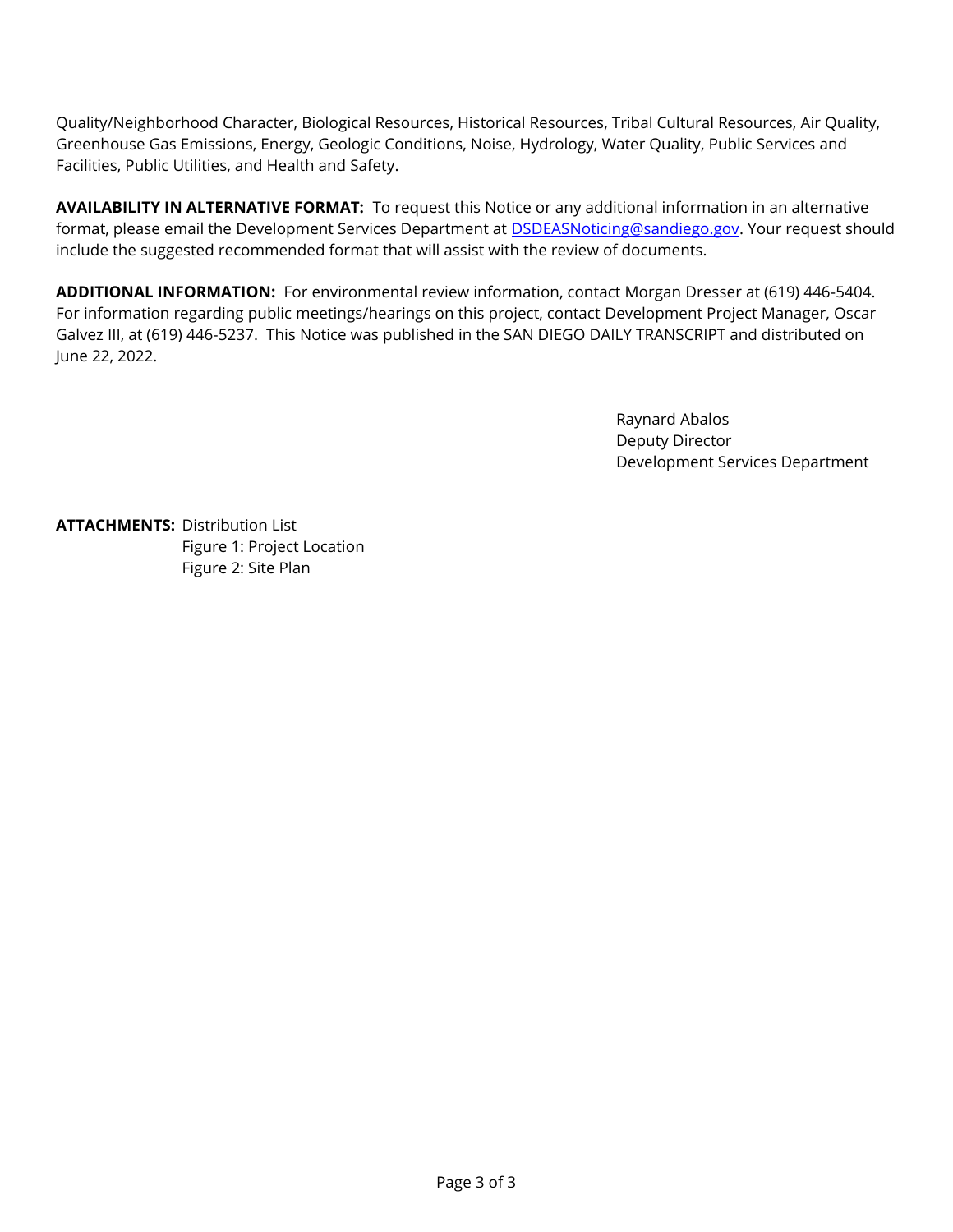#### **NOP Distribution:**

**Federal** U.S. Fish and Wildlife Service (23)

#### **State of California**

California Department of Fish and Wildlife (32) State Clearing House (46) California Transportation Commission (51) California Department of Transportation (51A) California Department of Transportation (51B) California Native American Heritage Commission (56)

#### **City of San Diego**

Mayor's Office (91) Councilmember LaCava, District 1 Councilmember Campbell, District 2 Councilmember Whitburn, District 3 Council President Pro Tem Montgomery Steppe, District 4 Councilmember von Wilpert, District 5 Councilmember Cate, District 6 Councilmember Campillo, District 7 Councilmember Moreno, District 8 Council President Elo-Rivera, District 9 Development Services Department EAS Analyst EAS Senior Transportation Development (78) Fire and Life Safety (79) San Diego Fire - Rescue Department Logistics (80) Library Department - Gov. Documents (81) Otay Mesa Nestor Branch Library (81W) Historical Resources Board (87) City Attorney (93C)

#### **Other Interested Organizations, Groups, and Individuals**

SANDAG (108) San Diego Metropolitan Transit System (112) Metropolitan Transit Systems (115) Rancho Santa Ana Botanic Garden at Claremont (161) Sierra Club (165) San Diego Natural History Museum (166) San Diego Audubon Society (167) Mr. Jim Peugh (167A) California Native Plant Society (170) Endangered Habitats League (182) Endangered Habitats League (182A)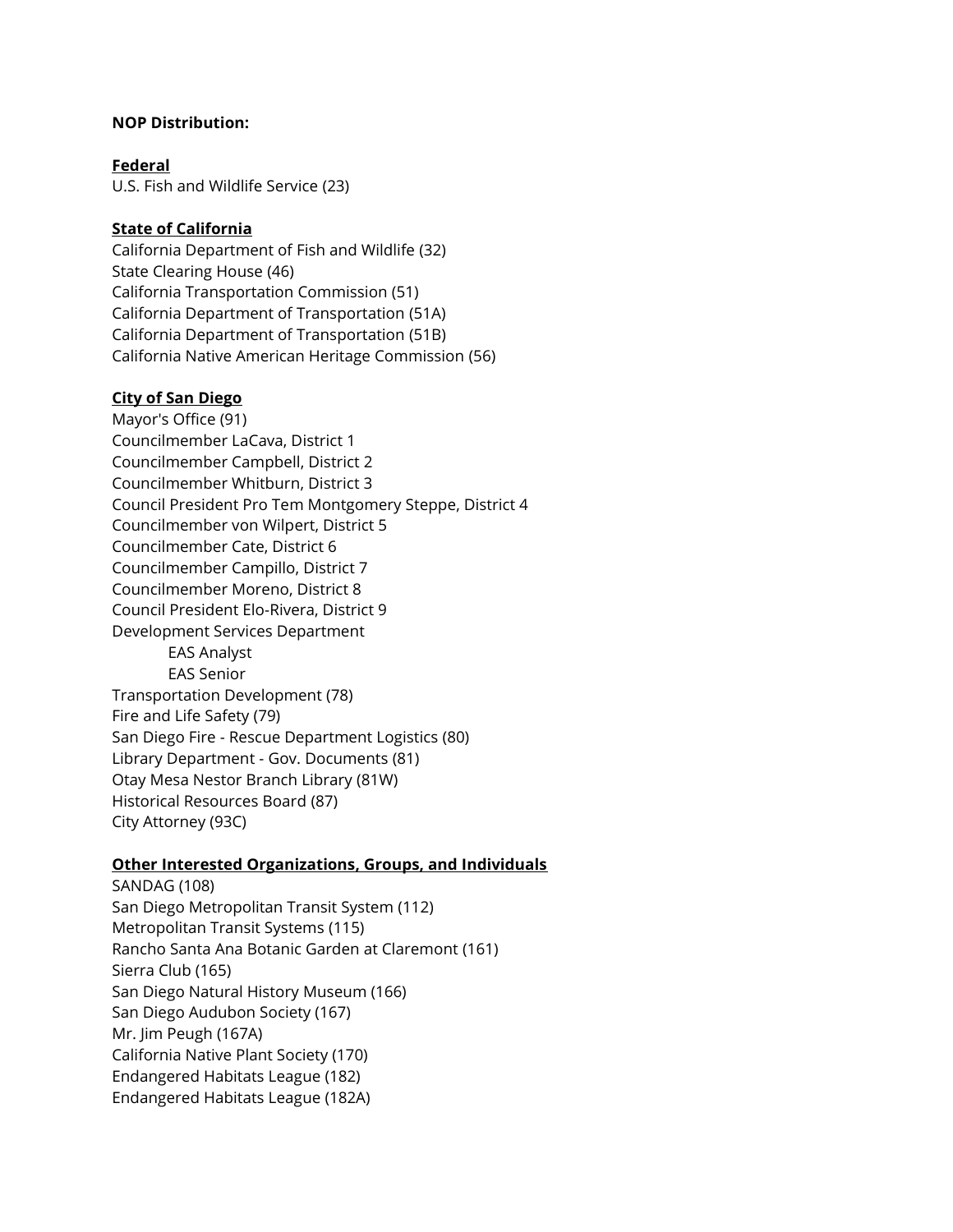Carmen Lucas (206)

**Other Interested Organizations, Groups, and Individuals (continued)** South Coastal Information Center (210) San Diego History Center (211) San Diego Archaeological Center (212) Save Our Heritage Organisation (214) Ron Christman (215) Clint Linton (215B) Frank Brown – Inter-Tribal Cultural Resources Council (216) Campo Band of Mission Indians (217) San Diego County Archaeological Society, Inc. (218) Native American Heritage Commission (222) Kumeyaay Cultural Heritage Preservation (223) Kumeyaay Cultural Repatriation Committee (225) Native American Distribution (225A-S) Lisa Cumper - Jamul Indian Village (lcumper@jiv-nsn.gov) Clint Linton - Iipay Nation of Santa Ysabel (cjlinton73@aol.com) Angelina Gutierrez - San Pasqual Tribe (angelinag@sanpasqualtribe.org) Otay Mesa Nestor (Nestor.comm@aol.com) California Department of Parks and Rec., Tijuana River (229) Otay Mesa Chamber of Commerce (231A) Otay Mesa Planning Committee (235) Richard Drury (richard@lozaudrury.com) Molly Greene (molly@lozeaudrury.com) John Stump (mrjohnstump@cox.net) Jeff Modrzejewski, SEED SD (sdseed@sdseed.net) Max Argoud (emargoud@cox.net) Consultant, Karen Ruggels (karen@klrplanning.com)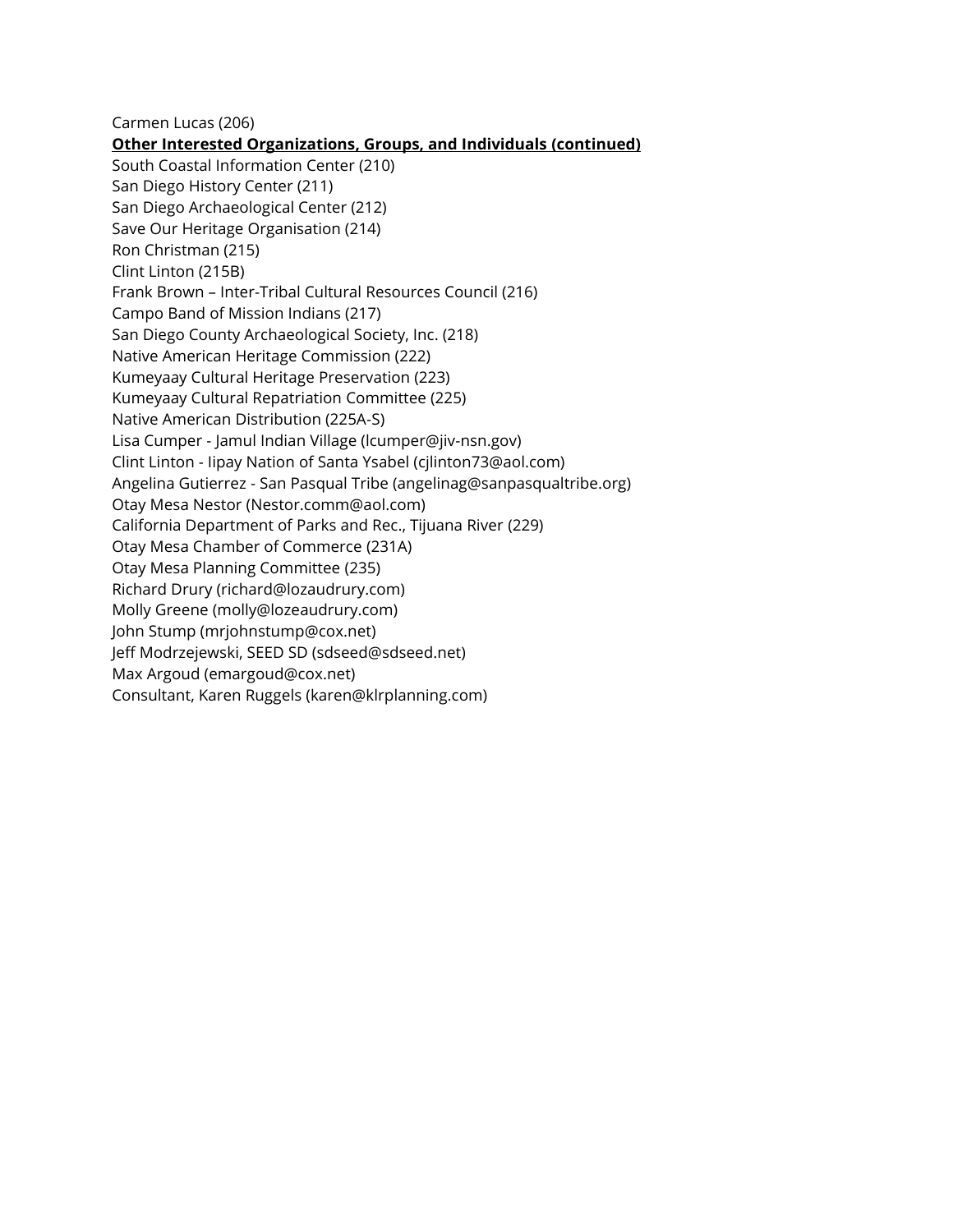



# **Project Location Map** North

**Palm Hollister Apartments – 555 Hollister Street PROJECT NO. 698277**